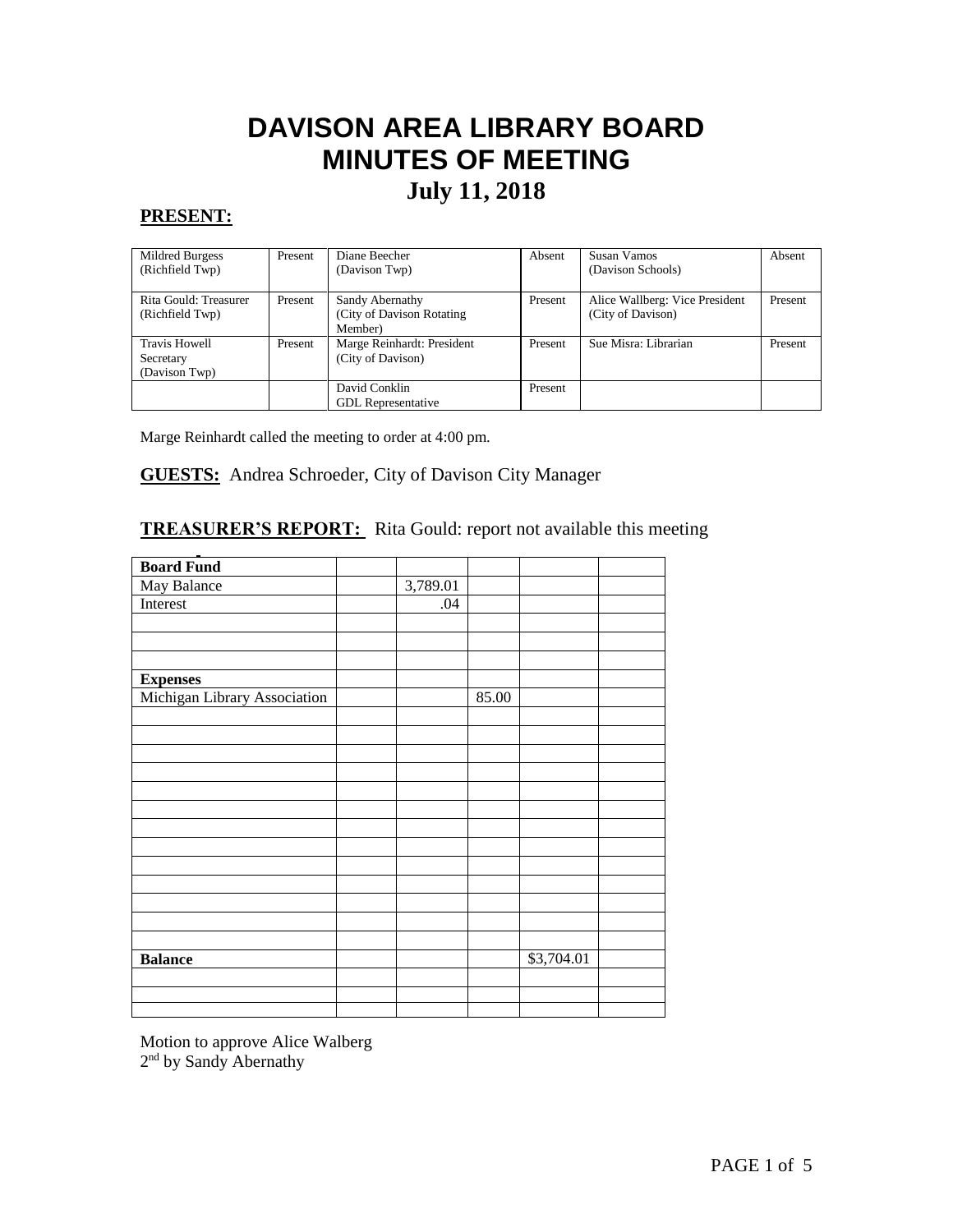# **LIBRARIAN'S REPORT:** Head Librarian Sue Misra:

# **Community Relations**:

We had the 2018 Davison Festival of flags from June  $6<sup>th</sup>$  through June  $10<sup>th</sup>$ . The parade traveled down Main Street and included many participants. The festival was held at Lake Callis and the midway. Fireworks were set off by the Davison Chamber of Commerce on June 8<sup>th</sup>.

Back to the Bricks began their annual Promo Tour in Davison on June 8<sup>th</sup>.

We did not have the Board meeting on May  $9<sup>th</sup>$  due to lack of quorum. We have the book sale scheduled July  $13<sup>th</sup>$  and 14th. The Sue McCann book cart is being stocked by me on a regular basis. The patrons love the book cart in the lobby. Marge comes in to empty the safe. Alice has been coming in regularly to sort the donated books. James Wallberg has been bringing in empty boxes to store the donated books. Marge & Alice brought in cookies and drinks for Story time.

# **Library Operations**:

Our door counter for May was 7137 and June was 7558.

We had 1523 self-checkout usage for May, and 1808 for June. We had 1200 hours of PC logins in May, 1250 in June. We had 268 WIFI logins for May and 325 WIFI logins for June.

The circulation statistics for May was 11,868, and 14,577 for June. The new patrons added in May were 77. In June we added 126 new patrons. Currently I have 2 volunteers that have been regularly volunteering at the Library. Thanks to Brian and Randy for their time.

Reference statistics were collected and submitted on the first week of June.

We had the staff pick book display, Window display, Reading Challenge book display, in May and Poetry and gardening book display in June. Patrons have been checking items from the displays. I have ordered new books on I-Page. Collection development is ongoing in between circulation tasks. We have been getting huge incoming and outgoing deliveries. Our window display was done by Nicole with assistance from my awesome page staff. "There is always something to be thankful for" window display in March had 25 entries. The April window display was "One kind word can warm three winter months" had 24 entries.

I attended the GDL-U "Diversity "on June 15<sup>th</sup>.

I attended the GDL-U "How well do you know the Union Handbook and contract" on June 29<sup>th</sup>. It was a great meeting with Jerilyn and Tracy.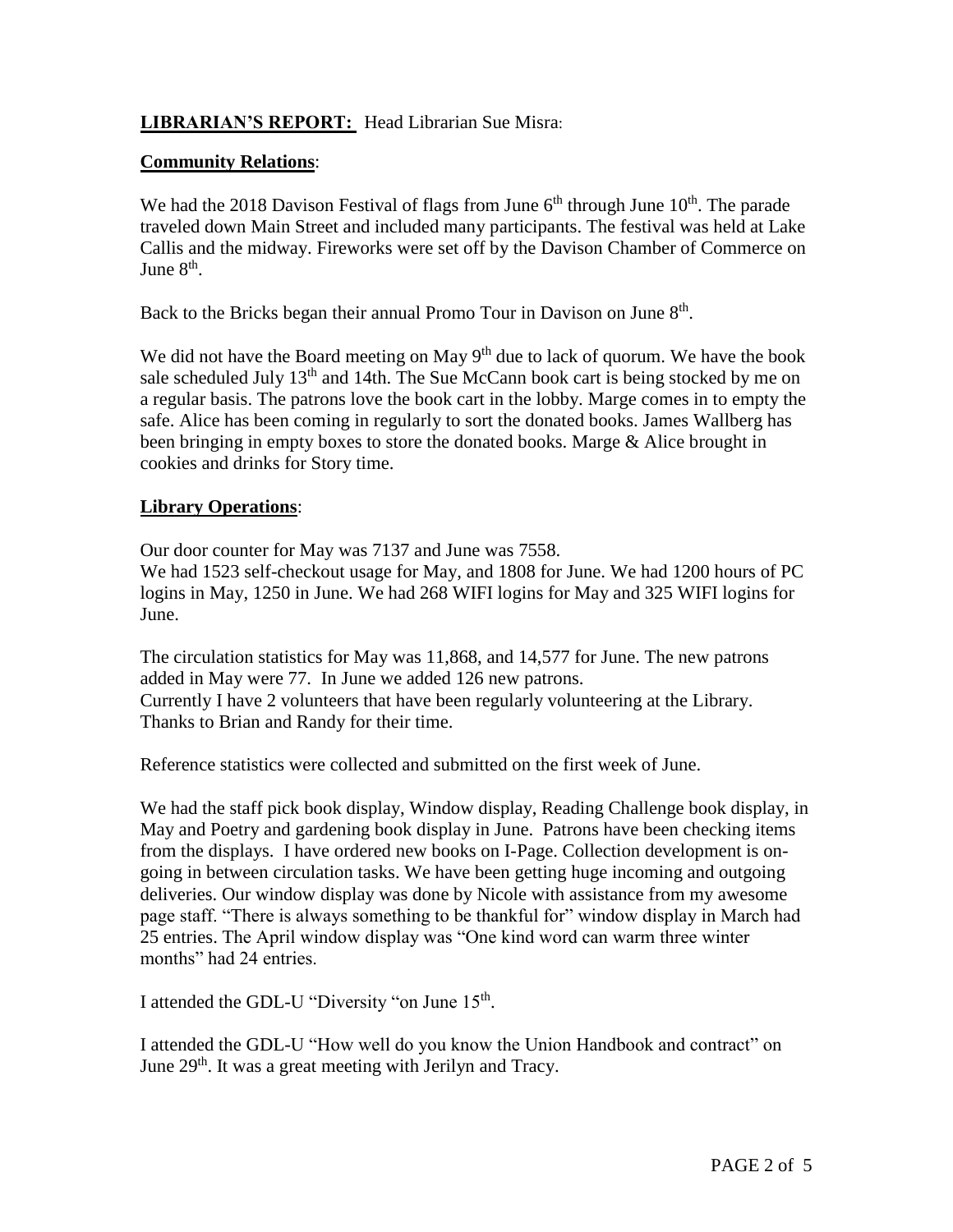The pages at my location attended a mandatory meeting on "Policies and Procedures" in May & June.

The Library is a hopping place this summer with programs, summer reading challenge and tutoring.

The bulletin board has the tree with leaves. Central Elementary kids that came on the library tour in June filled out their names. We have around 500 leaves on our tree.

Weeding has been ongoing to keep the shelves neat and accommodate new materials.

Julie worked on the feature film DVD's and straightened the DVD's. It looks very nice.

Vaughn has been taking empty delivery boxes on a regular basis.

We received 6 new Switch game titles for the Nintendo platform.

# **Staff Recognition**:

Team Davison which includes my awesome Library Assistants and pages have been great team players in May & June.

# **Equipment:**

The cordless phone is not working at this time. This happened after the upgrades were done to the phone system. IT was notified and they are working on getting the issue resolved.

# **Physical Facilities**:

Patron complained that the hot water temperature was too hot in the patron bathrooms. DPW was informed of the problem and took care of it promptly.

Batteries were replaced in the panic alarm.

# **Groups:**

Central Elementary school tours were scheduled June  $13<sup>th</sup>$  through June  $19<sup>th</sup>$ . We had kids from  $1<sup>st</sup>$  through  $4<sup>th</sup>$  grade and from 17 classrooms that came on their tours. They were a great group of kids. I did the presentation and Nicole did the tours. Central Elementary Library tour Miss Lindsay 6/13, 5 adult's 30 kids. Central Elementary Library tour Miss McDunnah 6/13, 5 adult's 28 kids. Central Elementary Library tour Miss Holder 6/14, 1 adult 30 kids. Central Elementary Library tour Miss Trinidad 6/14, 1 adult's 29 kids. Central Elementary Library tour Miss Carnell 6/15, 7 adult's 26 kids. Central Elementary Library tour Miss Long 6/15, 7 adult's 29 kids. Central Elementary Library tour Miss Smith 6/15, 7 adult's 26 kids.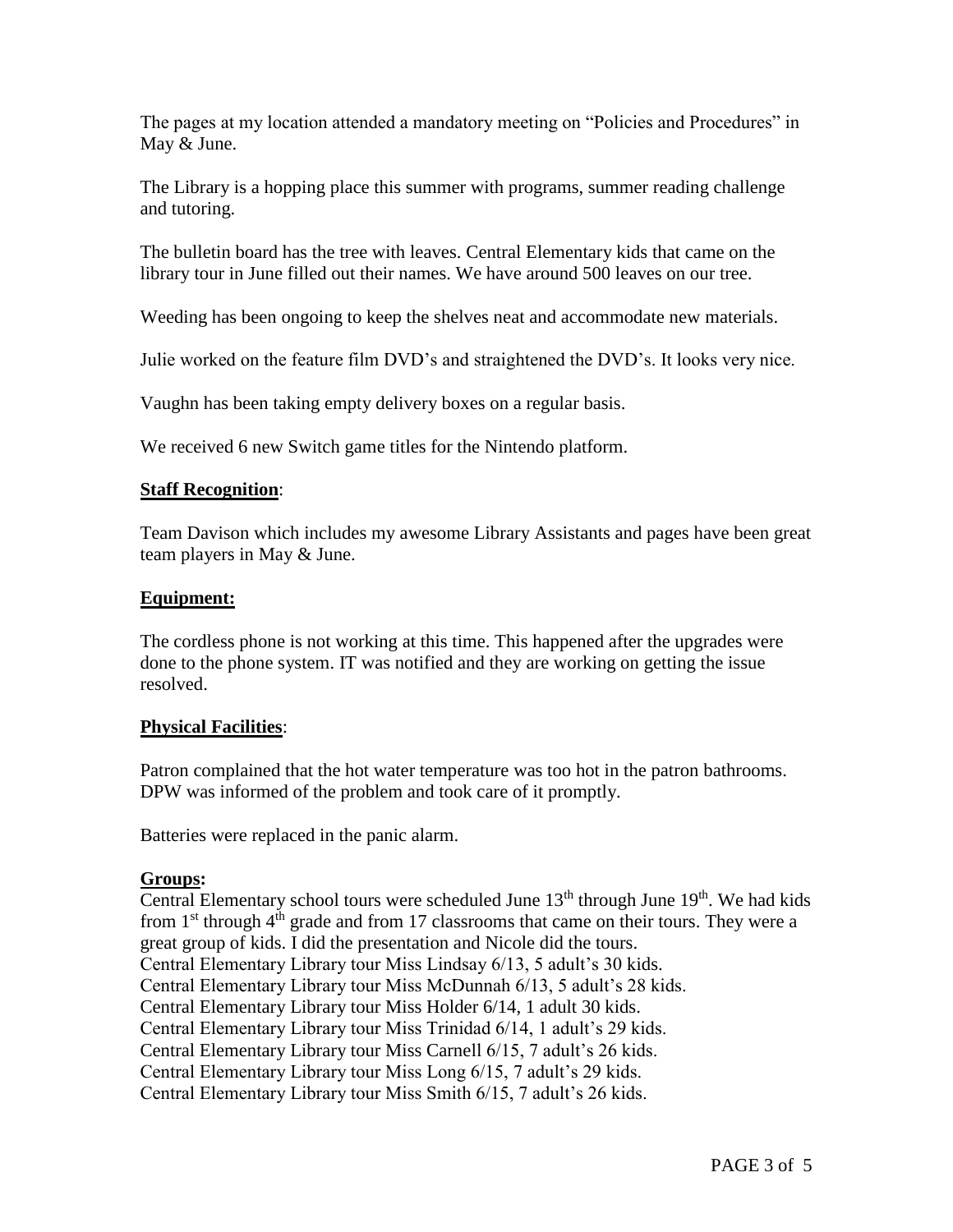Central Elementary Library tour Miss Lane 6/15, 7 adult's 29 kids. Central Elementary Library tour Miss Kirchner 6/15, 2 adult's 31 kids. Central Elementary Library tour Miss Murphy 6/18, 8 adult's 29 kids. Central Elementary Library tour Miss Griggs 6/18, 8 adult's 31 kids. Central Elementary Library tour Miss Przybylski 6/18, 6 adult's 29 kids. Central Elementary Library tour Miss Hilgendorf 6/18, 5 adult's 30 kids. Central Elementary Library tour Mr. Montgomery 6/18, 8 adult's 30 kids. Central Elementary Library tour Miss Meinecke 6/18, 5 adult's 30 kids. Central Elementary Library tour Miss Dowdall 6/18, 8 adult's 30 kids. Central Elementary Library tour Miss Parrott 6/19, 4 adult's 26 kids

# **Programs**:

The community Relations department has been sending us the posters and program flyers for the upcoming programs. I have been giving the bookmarks, Patron code of conduct and program flyers when I sign patrons for a new library card.

# **Weeding Projects**:

The total number of items weeded in May & June was 755.

## **Programs:**

June  $4<sup>th</sup>$ , Story time with Miss Marcia @ 9:30 we had 4 adults and 6 kids. June  $4<sup>th</sup>$ , Story time with Miss Marcia @ 10:30 we had 11 adults and 18 kids. June  $11<sup>th</sup>$ , Story time with Miss Marcia @ 9:30 we had 4 adults and 6 kids. June  $11<sup>th</sup>$ , Story time with Miss Marcia @ 10:30 we had 15 adults and 21 kids. June  $18<sup>th</sup>$ , Story time with Miss Marcia @ 9:30 we had 6 adults and 10 kids. June  $18<sup>th</sup>$ , Story time with Miss Marcia @ 10:30 we had 13 adults and 23 kids. June 25<sup>th</sup>, Story time with Miss Marcia @ 9:30 we had 8 adults and 12 kids. June  $25<sup>th</sup>$ , Story time with Miss Marcia @ 10:30 we had 9 adults and 13 kids. Story time with Miss Marcia has been going very well. The kids love Miss Marcia.

June 16<sup>th</sup>, we had Cameron Zvara's Comedy, Magic and Balloon show. Cameron was great and the kids loved him. We had 28 adults and 40 kids that attended the program.

June 28<sup>th</sup>, we had "The Exotic Zoo" program. This program was a crowd pleaser. We had 50 adults and 76 kids that attended the program. Patrons were standing and were in between the stacks to watch the exotic animals. Everyone that came enjoyed it. I would definitely love to have them again next year if possible.

# **Outreach:**

I attended the Davison Summer Scoop with Eileen. It was at the Cardinal Stadium. The event was well received by the community. We had 327 people that came through. The kids loved the scratch and sniff book marks and stickers. We handed the parents "The Nineteen" summer 2018 program guide.